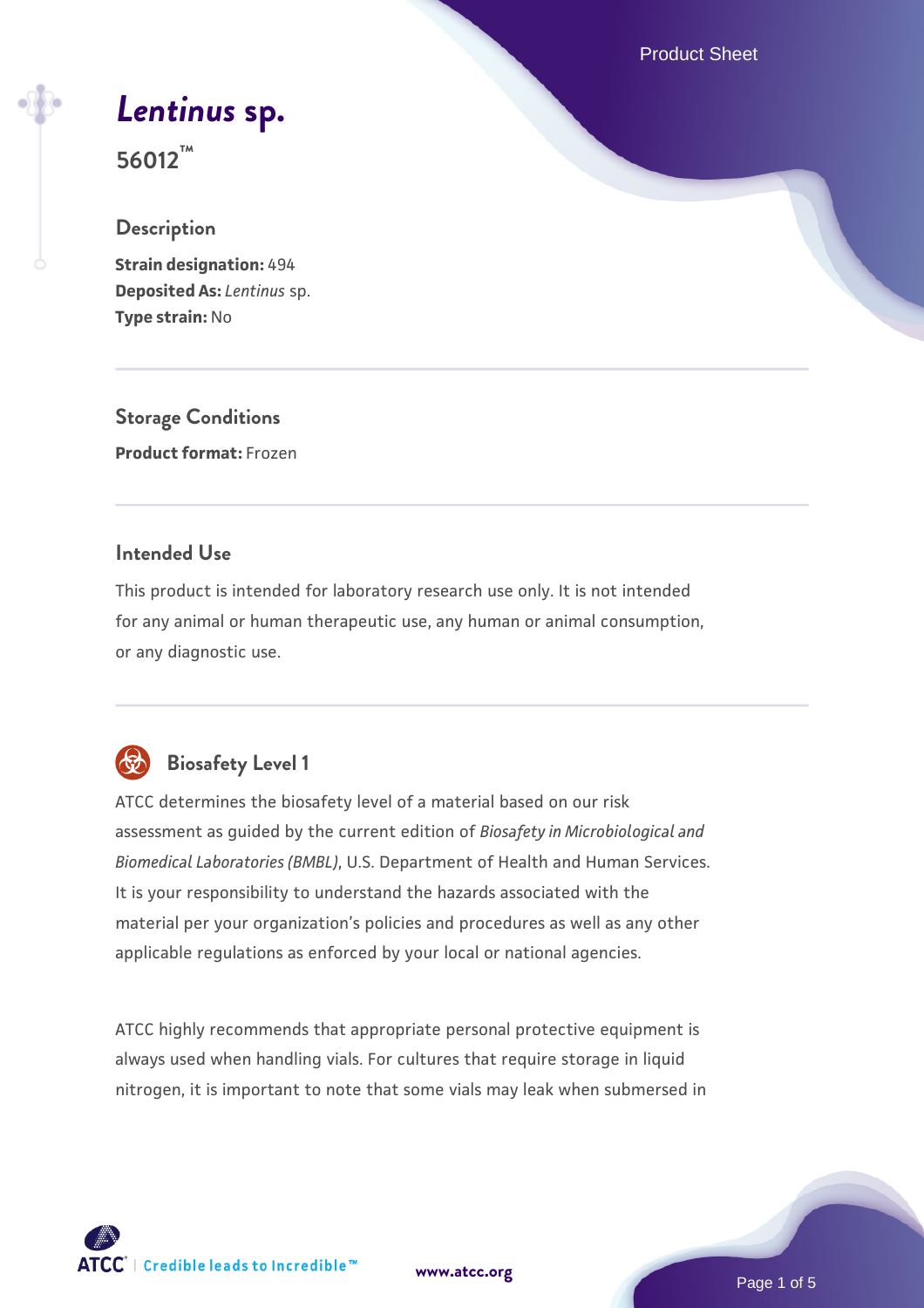liquid nitrogen and will slowly fill with liquid nitrogen. Upon thawing, the conversion of the liquid nitrogen back to its gas phase may result in the vial exploding or blowing off its cap with dangerous force creating flying debris. Unless necessary, ATCC recommends that these cultures be stored in the vapor phase of liquid nitrogen rather than submersed in liquid nitrogen.

#### **Certificate of Analysis**

For batch-specific test results, refer to the applicable certificate of analysis that can be found at www.atcc.org.

#### **Growth Conditions**

**Medium:**  [ATCC Medium 336: Potato dextrose agar \(PDA\)](https://www.atcc.org/-/media/product-assets/documents/microbial-media-formulations/3/3/6/atcc-medium-336.pdf?rev=d9160ad44d934cd8b65175461abbf3b9) **Temperature:** 26°C

#### **Material Citation**

If use of this material results in a scientific publication, please cite the material in the following manner: *Lentinus* sp. (ATCC 56012)

#### **References**

References and other information relating to this material are available at www.atcc.org.

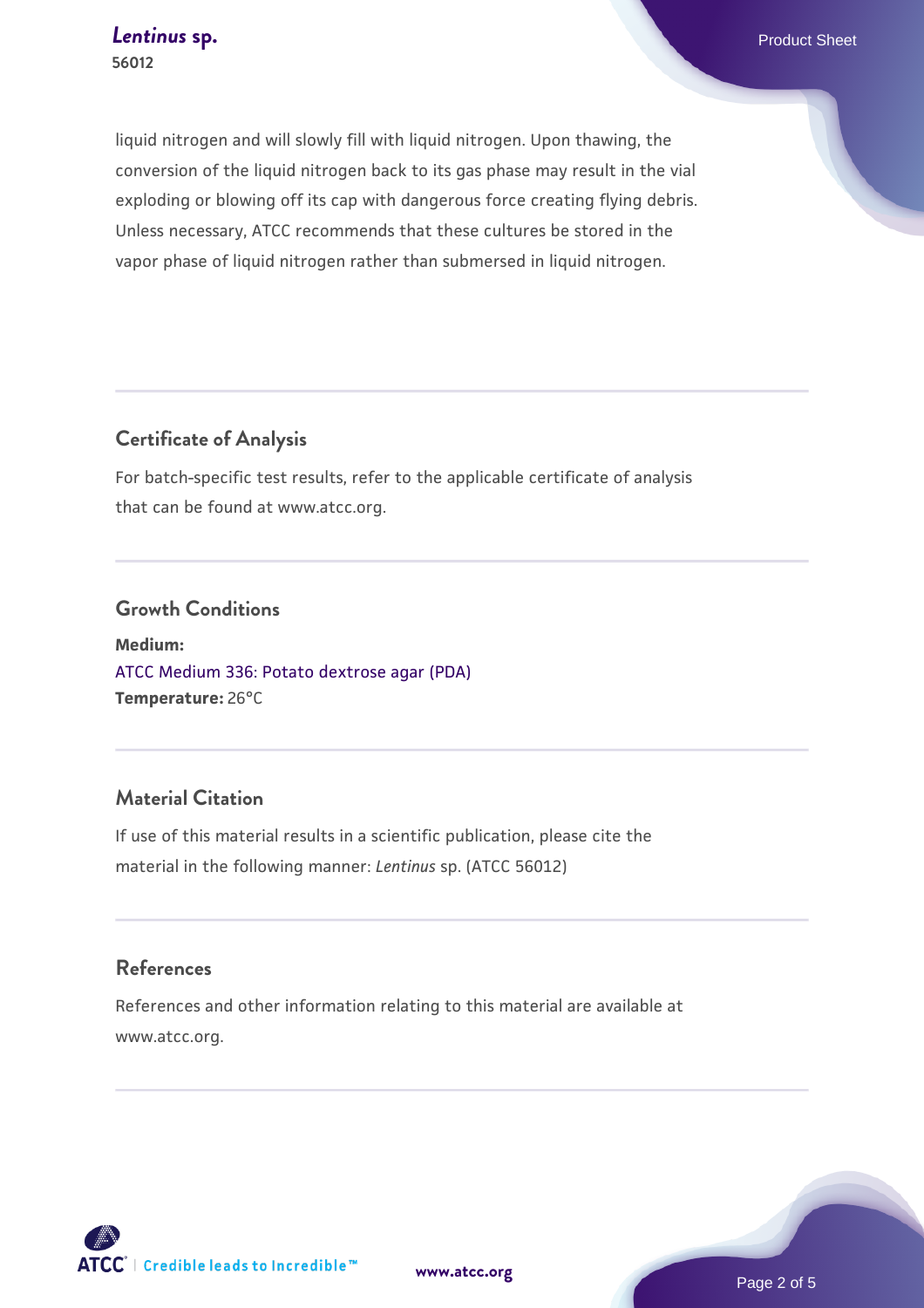*[Lentinus](https://www.atcc.org/products/56012)* [sp.](https://www.atcc.org/products/56012) **Product Sheet 56012**

#### **Warranty**

The product is provided 'AS IS' and the viability of ATCC® products is warranted for 30 days from the date of shipment, provided that the customer has stored and handled the product according to the information included on the product information sheet, website, and Certificate of Analysis. For living cultures, ATCC lists the media formulation and reagents that have been found to be effective for the product. While other unspecified media and reagents may also produce satisfactory results, a change in the ATCC and/or depositor-recommended protocols may affect the recovery, growth, and/or function of the product. If an alternative medium formulation or reagent is used, the ATCC warranty for viability is no longer valid. Except as expressly set forth herein, no other warranties of any kind are provided, express or implied, including, but not limited to, any implied warranties of merchantability, fitness for a particular purpose, manufacture according to cGMP standards, typicality, safety, accuracy, and/or noninfringement.

#### **Disclaimers**

This product is intended for laboratory research use only. It is not intended for any animal or human therapeutic use, any human or animal consumption, or any diagnostic use. Any proposed commercial use is prohibited without a license from ATCC.

While ATCC uses reasonable efforts to include accurate and up-to-date information on this product sheet, ATCC makes no warranties or representations as to its accuracy. Citations from scientific literature and patents are provided for informational purposes only. ATCC does not warrant that such information has been confirmed to be accurate or complete and the customer bears the sole responsibility of confirming the accuracy and completeness of any such information.

This product is sent on the condition that the customer is responsible for and assumes all risk and responsibility in connection with the receipt, handling,



**[www.atcc.org](http://www.atcc.org)**

Page 3 of 5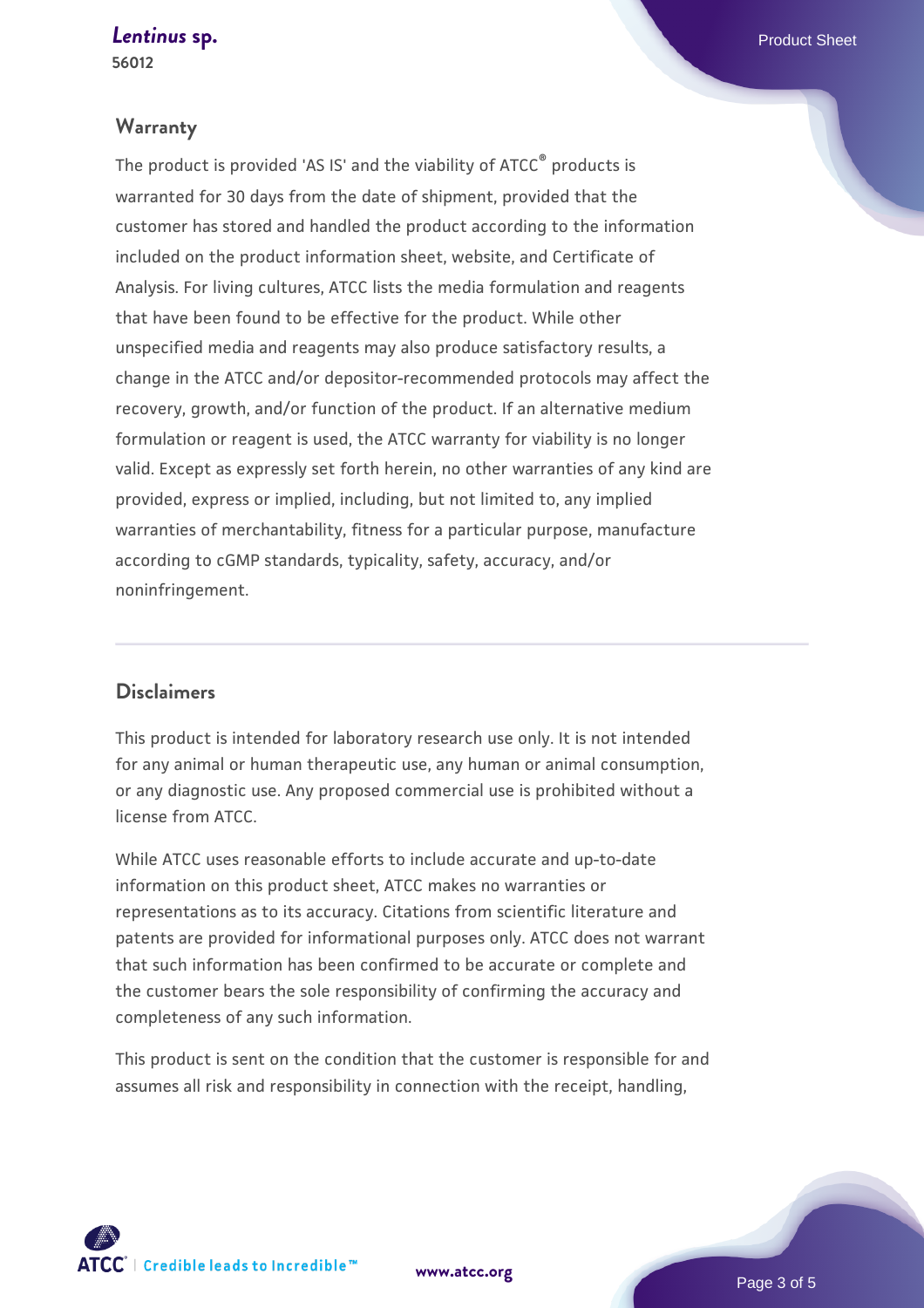storage, disposal, and use of the ATCC product including without limitation taking all appropriate safety and handling precautions to minimize health or environmental risk. As a condition of receiving the material, the customer agrees that any activity undertaken with the ATCC product and any progeny or modifications will be conducted in compliance with all applicable laws, regulations, and guidelines. This product is provided 'AS IS' with no representations or warranties whatsoever except as expressly set forth herein and in no event shall ATCC, its parents, subsidiaries, directors, officers, agents, employees, assigns, successors, and affiliates be liable for indirect, special, incidental, or consequential damages of any kind in connection with or arising out of the customer's use of the product. While reasonable effort is made to ensure authenticity and reliability of materials on deposit, ATCC is not liable for damages arising from the misidentification or misrepresentation of such materials.

Please see the material transfer agreement (MTA) for further details regarding the use of this product. The MTA is available at www.atcc.org.

#### **Copyright and Trademark Information**

© ATCC 2021. All rights reserved.

ATCC is a registered trademark of the American Type Culture Collection.

#### **Revision**

This information on this document was last updated on 2021-05-19

#### **Contact Information**

ATCC 10801 University Boulevard Manassas, VA 20110-2209 USA